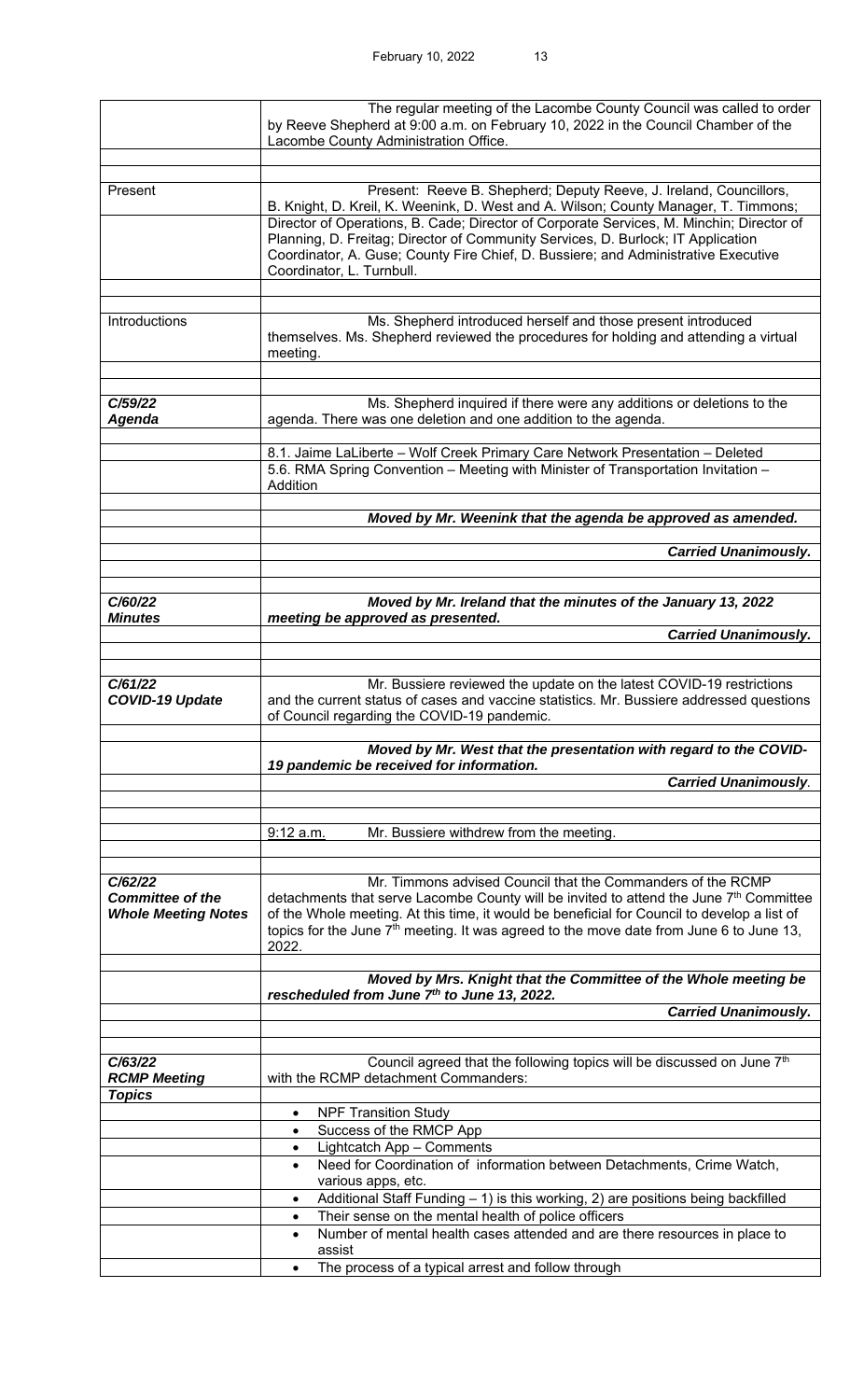|                                                                 | Are Crown Prosecutors positions are being filled? Are there better results with<br>$\bullet$                                                                                                                                                                                                                                                                                                                         |
|-----------------------------------------------------------------|----------------------------------------------------------------------------------------------------------------------------------------------------------------------------------------------------------------------------------------------------------------------------------------------------------------------------------------------------------------------------------------------------------------------|
|                                                                 | prosecutions being moved forward?<br>Ankle bracelets - are they viable?<br>$\bullet$                                                                                                                                                                                                                                                                                                                                 |
|                                                                 |                                                                                                                                                                                                                                                                                                                                                                                                                      |
|                                                                 | Moved by Mrs. Kreil that the list of topics to be discussed with the<br>RCMP detachment Commanders at the June 13th, 2022 Committee of the Whole<br>meeting be approved as agreed.                                                                                                                                                                                                                                   |
|                                                                 | <b>Carried Unanimously.</b>                                                                                                                                                                                                                                                                                                                                                                                          |
|                                                                 |                                                                                                                                                                                                                                                                                                                                                                                                                      |
| C/64/22<br><b>Lacombe &amp; District</b><br><b>Chamber of</b>   | Mr. Timmons advised that the Lacombe and District Chamber of<br>Commerce Trade Show will be held on April 22 to April 23, 2022. As in the past<br>Lacombe County will have a booth at the show.                                                                                                                                                                                                                      |
| <b>Commerce Trade</b><br><b>Show</b>                            | Ms. Shepherd, Mr. West, Mrs. Knight, Mr. Weenink and Mr. Ireland will work at the<br>booth. Mr. Timmons will also recruit staff to work shifts at the show.                                                                                                                                                                                                                                                          |
|                                                                 | Moved by Mrs. Knight that Council authorized to attend the<br>Lacombe and District Chamber of Commerce Trade Show being held on April 22<br>to April 23, 2022; and further; that the report on the Trade Show be received for<br>information.<br><b>Carried Unanimously.</b>                                                                                                                                         |
|                                                                 |                                                                                                                                                                                                                                                                                                                                                                                                                      |
| C/65/22<br><b>RMA Convention</b>                                | Moved by Mr. Weenink that Council request to meet with the<br>Minister of Transportation on March 15, 2022 at the RMA Spring Convention.                                                                                                                                                                                                                                                                             |
| <b>Meeting with Minister</b>                                    | <b>Carried Unanimously.</b>                                                                                                                                                                                                                                                                                                                                                                                          |
|                                                                 |                                                                                                                                                                                                                                                                                                                                                                                                                      |
| C/66/22<br><b>Bylaw No. 1360/22</b><br><b>First Reading</b>     | Mr. Minchin advised that following the Sylvan Lake Regional<br>Wastewater Commission (SLRWC) establishment by the Sylvan Lake Regional<br>Partnership, Bylaw No. 1062/07, a bylaw of Lacombe County to authorize Lacombe<br>County to take the necessary action to establish the Sylvan Lake Regional Wastewater<br>Commission received first, second and third and final reading by Council on November<br>8, 2007. |
|                                                                 | In January 2021 the Wastewater Commission was formally merged with<br>the Sylvan Lake Regional Water Commission. With the formation of the new<br>Commission Bylaw No. 1062/07 is now redundant. Bylaw No. 1360/22, a bylaw to<br>repeal Lacombe County's Bylaw No. 1062/07 is now being presented for Council's<br>consideration of first, second and third reading.                                                |
|                                                                 | Moved by Mr. Ireland that Bylaw No. 1360/22, a bylaw to repeal<br>Lacombe County Bylaw No. 1062/07                                                                                                                                                                                                                                                                                                                   |
|                                                                 | be now read a first time.                                                                                                                                                                                                                                                                                                                                                                                            |
|                                                                 | <b>Carried Unanimously.</b>                                                                                                                                                                                                                                                                                                                                                                                          |
| C/67/22<br><b>Bylaw No. 1360/22</b>                             | Moved by Mr. Weenink that Bylaw No. 1360/22, having been a first<br>time, now be read a second time.                                                                                                                                                                                                                                                                                                                 |
| <b>Second Reading</b>                                           | <b>Carried Unanimously.</b>                                                                                                                                                                                                                                                                                                                                                                                          |
| C/68/22<br><b>Bylaw No. 1360/22</b><br><b>Present for Third</b> | Moved by Mrs. Kreil that Bylaw No. 1360/22, having been read a<br>first time and a second time, now be presented for third reading.                                                                                                                                                                                                                                                                                  |
|                                                                 | <b>Carried Unanimously.</b>                                                                                                                                                                                                                                                                                                                                                                                          |
| C/69/22                                                         | Moved by Mrs. Knight that Bylaw No. 1360/22, having been read a                                                                                                                                                                                                                                                                                                                                                      |
| <b>Bylaw No. 1360/22</b><br><b>Third Reading</b>                | first time and a second time, now be read a third time, and finally passed.                                                                                                                                                                                                                                                                                                                                          |
|                                                                 | <b>Carried Unanimously.</b>                                                                                                                                                                                                                                                                                                                                                                                          |
| C/70/22                                                         | Moved by Mrs. Knight that the Investment Report as at December                                                                                                                                                                                                                                                                                                                                                       |
| <b>Investment Report</b>                                        | 31, 2021 be received for information.<br><b>Carried Unanimously.</b>                                                                                                                                                                                                                                                                                                                                                 |
|                                                                 |                                                                                                                                                                                                                                                                                                                                                                                                                      |
| C/71/22<br><b>Monthly Statement</b>                             | Moved by Mr. Wilson that the Monthly Statement as at December<br>31, 2021 be received for information.                                                                                                                                                                                                                                                                                                               |
|                                                                 | <b>Carried Unanimously.</b>                                                                                                                                                                                                                                                                                                                                                                                          |
|                                                                 |                                                                                                                                                                                                                                                                                                                                                                                                                      |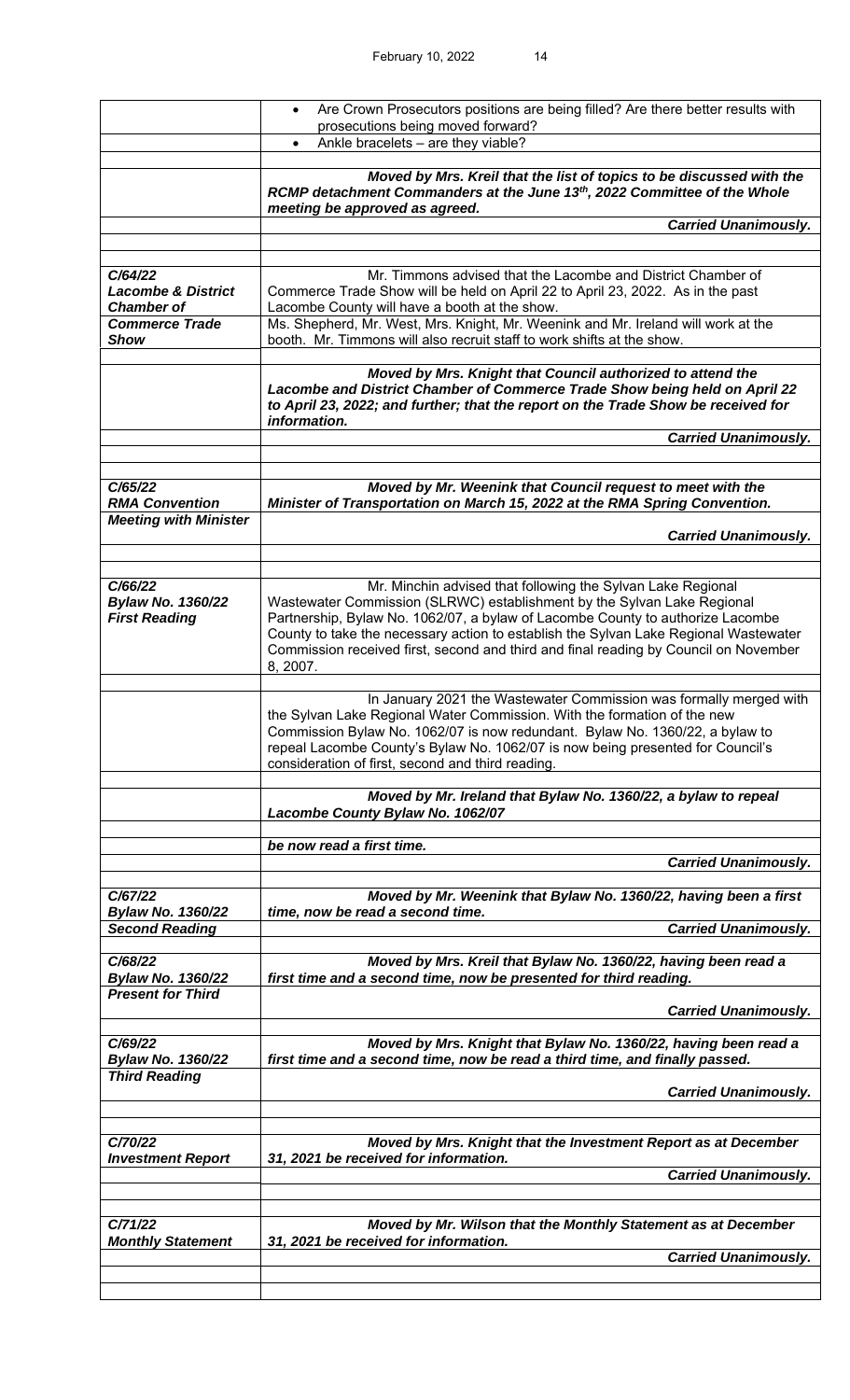| C/72/22                | Moved by Mr. Ireland that the Agenda Item Follow-up for January                                               |
|------------------------|---------------------------------------------------------------------------------------------------------------|
| <b>Agenda Item</b>     | 31, 2022 be received for information.                                                                         |
| Follow-up              | <b>Carried Unanimously.</b>                                                                                   |
|                        |                                                                                                               |
| <b>Council Reports</b> | Mrs. Kreil reported on the following:                                                                         |
|                        | <b>Medicine River Watershed</b><br>$\bullet$                                                                  |
|                        | City of Lacombe/Lacombe County Joint Meeting<br>$\bullet$                                                     |
|                        | Lacombe County Emergency Management Advisory Committee<br>$\bullet$                                           |
|                        | Town of Eckville - Health Resource Committee<br>$\bullet$                                                     |
|                        | Agriculture Service Board Conference<br>٠                                                                     |
|                        | Adera Open House<br>٠                                                                                         |
|                        | <b>RMA Central Zone Meeting</b><br><b>Rimbey Rural Crime Watch</b>                                            |
|                        | <b>Police Engagement Session</b><br>٠                                                                         |
|                        | Medicine River Crime Watch<br>$\bullet$                                                                       |
|                        |                                                                                                               |
|                        |                                                                                                               |
|                        | Mr. Weenink reported on the following:                                                                        |
|                        |                                                                                                               |
|                        | <b>Bentley ICF/IDP Overview</b><br>$\bullet$                                                                  |
|                        | Lacombe Regional Airport<br>$\bullet$<br>Directive 88 - Orphan Wells                                          |
|                        | $\bullet$<br>Bentley/Lacombe County ICF/IDP                                                                   |
|                        | RMA 101 Course                                                                                                |
|                        | <b>RMA Central Zone Meeting</b>                                                                               |
|                        | <b>Police Engagement Session</b>                                                                              |
|                        | Adera Open House<br>٠                                                                                         |
|                        |                                                                                                               |
|                        | Mrs. Knight reported on the following:                                                                        |
|                        |                                                                                                               |
|                        | <b>CAEP</b><br>$\bullet$                                                                                      |
|                        | • Calumet Synergy                                                                                             |
|                        | • Directive 88 - Orphan Wells<br><b>Clive Seed Cleaning Association</b>                                       |
|                        | • Police Engagement Session                                                                                   |
|                        | • Synergy Alberta AGM                                                                                         |
|                        | • Lacombe County Emergency Management Advisory Committee                                                      |
|                        | • Agriculture Service Board Conference                                                                        |
|                        | • Mirror Municipal Library                                                                                    |
|                        |                                                                                                               |
|                        |                                                                                                               |
|                        | Mike Bates entered the meeting.<br>10:00 a.m.                                                                 |
|                        | Mr. Burlock introduced Mike Bates who has recently undertaken the                                             |
|                        | duties of Manager of Agriculture and Environmental Services. Council welcomed Mr.<br>Bates to Lacombe County. |
|                        | 10:10 a.m.<br>Mr. Bates withdrew from the meeting.                                                            |
|                        |                                                                                                               |
|                        |                                                                                                               |
|                        | Mr. Wilson reported on the following:                                                                         |
|                        |                                                                                                               |
|                        | <b>Bentley ICF/IDP Overview</b><br>$\bullet$                                                                  |
|                        | City of Lacombe/Lacombe County Joint Meeting<br>٠                                                             |
|                        | Lacombe County Emergency Management Advisory Committee<br>$\bullet$                                           |
|                        | Ratepayer Inquiries<br>$\bullet$<br><b>ASB Conference</b><br>$\bullet$                                        |
|                        | Adera Open House                                                                                              |
|                        | Bentley/Lacombe County ICF/IDP                                                                                |
|                        | <b>RMA Central Zone Meeting</b>                                                                               |
|                        | Truth and Reconciliation Workshop                                                                             |
|                        | <b>Police Engagement Session</b><br>$\bullet$                                                                 |
|                        | Palm Cove Development Presentation<br>$\bullet$                                                               |
|                        |                                                                                                               |
|                        |                                                                                                               |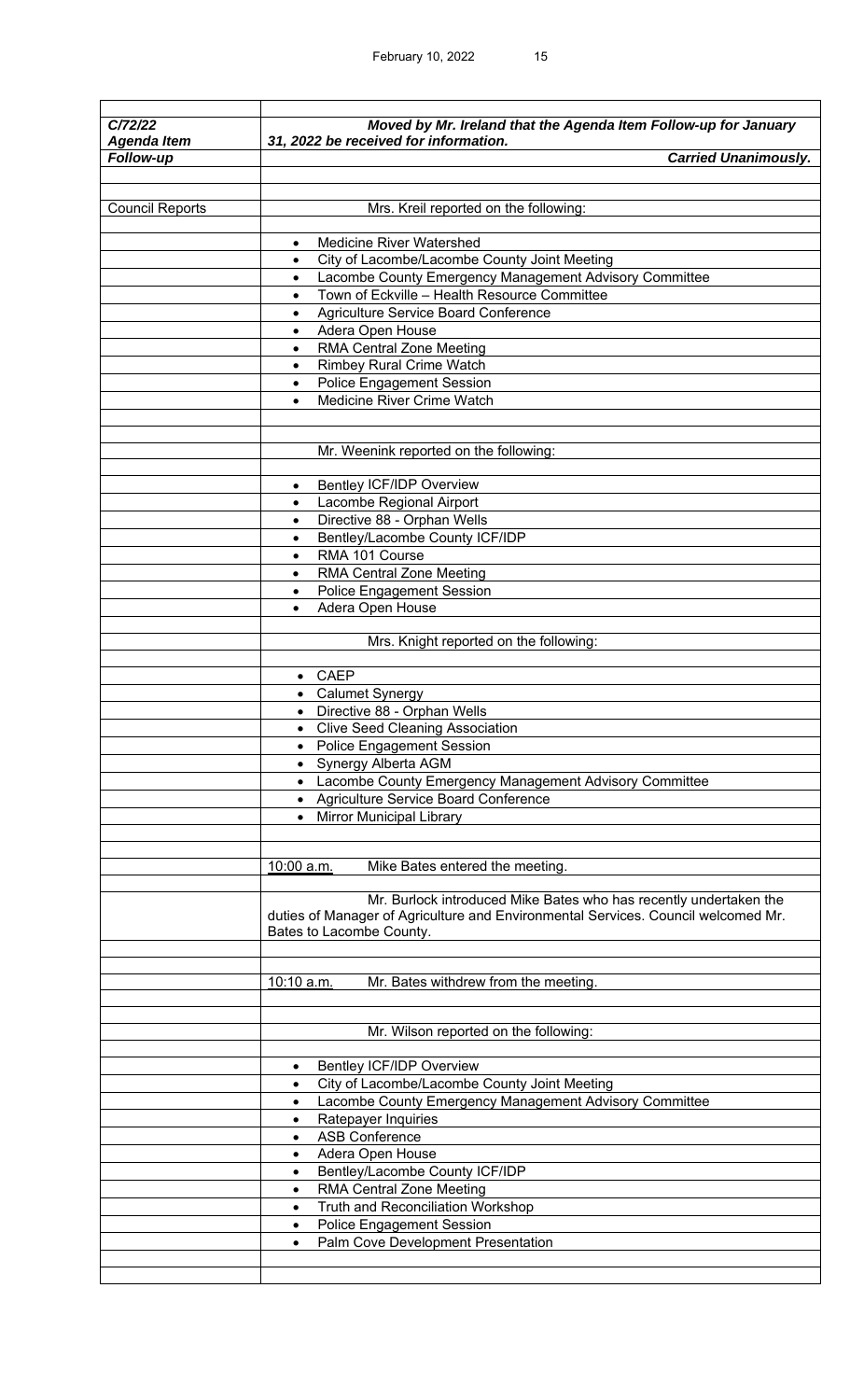|                        | Mr. West reported on the following:                                                    |
|------------------------|----------------------------------------------------------------------------------------|
|                        |                                                                                        |
|                        | City of Lacombe/Lacombe County Joint meeting.<br>$\bullet$                             |
|                        | <b>CAEP</b><br>$\bullet$                                                               |
|                        | PAMZ<br>$\bullet$                                                                      |
|                        | Lacombe County Emergency Management Advisory Committee                                 |
|                        | <b>ASB Conference</b>                                                                  |
|                        | Lacombe & District Chamber of Commerce                                                 |
|                        | Adera Open House<br>$\bullet$                                                          |
|                        | <b>Central RMA Zone Meeting</b><br>$\bullet$                                           |
|                        | Palm Cove Open House<br>$\bullet$                                                      |
|                        |                                                                                        |
|                        | Mr. Ireland reported on the following:                                                 |
|                        |                                                                                        |
|                        | <b>RMUGS</b><br>$\bullet$                                                              |
|                        | City of Lacombe/Lacombe County Joint Meeting<br>$\bullet$                              |
|                        | Alix & District Chamber of Commerce<br>$\bullet$                                       |
|                        | <b>Clive Seed Cleaning Association</b><br>$\bullet$                                    |
|                        | <b>Enhance Energy Announcement</b><br>$\bullet$                                        |
|                        | Truth & Reconciliation Workshop<br>$\bullet$                                           |
|                        | <b>Sargent Hall AGM</b><br>$\bullet$                                                   |
|                        | <b>Restorative Justice Presentation</b><br>$\bullet$                                   |
|                        | Alix Ag Society Cutter Parade<br>$\bullet$                                             |
|                        | <b>Central RMA Zone Meeting</b><br>$\bullet$                                           |
|                        | <b>Police Engagement Session</b>                                                       |
|                        |                                                                                        |
|                        | Ms. Shepherd reported on the following:                                                |
|                        |                                                                                        |
|                        | Lacombe Regional Airport<br>$\bullet$                                                  |
|                        | Meeting with Minister Orr                                                              |
|                        | Red Deer County Police Advisory Committee - Invite K. Popplestone<br>٠                 |
|                        | <b>Central Alberta Mayors and Reeves</b><br>$\bullet$                                  |
|                        | <b>Central Zone Resolutions Committee</b><br>$\bullet$                                 |
|                        | Mary C. Moore Library<br>$\bullet$                                                     |
|                        | <b>AHS Webinars</b><br>$\bullet$                                                       |
|                        | Blackfalds & District Parks, Culture & Recreation Board                                |
|                        | Directive C88 - Orphan Wells                                                           |
|                        | <b>Ellis Bird Farm</b><br>$\bullet$                                                    |
|                        |                                                                                        |
| C/73/22                | Moved by Mr. West that the Consent Agenda be approved as                               |
| <b>Consent Agenda</b>  | presented.                                                                             |
|                        | <b>Carried Unanimously.</b>                                                            |
|                        |                                                                                        |
|                        |                                                                                        |
| Committee of the       | Committee of the Whole future agenda items:                                            |
| Whole                  |                                                                                        |
|                        | Overview of Lacombe County Land Use Bylaw - Mr. West<br>$\bullet$                      |
|                        | Incentive Program to Retain Businesses in Lacombe County - i.e., Enhance               |
|                        | Energy - Mr. West                                                                      |
|                        | Darren Boyer - Lightcatch - Mrs. Kreil                                                 |
|                        |                                                                                        |
| C/74/22                | Mr. Wilson referred to cannabis facility renewals and inquired if the                  |
| <b>Premiers Summit</b> | County ensures approved facilities are following the conditions of their permit. Mr.   |
| <b>Authorization</b>   | Freitag advised the County does follow up on conditions of approval and all conditions |
|                        | must be met before any operations commence. The County then follows up on              |
|                        | operational conditions, but this is often based on complaints. To date the County only |
|                        | has two cannabis operations and there have been no complaints received. Mr. Freitag    |
|                        | commented that Federal authorities also monitor these operations. Mr. Timmons          |
|                        | commented that if the public have questions regarding a cannabis facility they can be  |
|                        | referred to County staff for information.                                              |
|                        | Moved by Mrs. Kreil that Mrs. Knight be authorized to attend the                       |
|                        | Premiers Summit being held on February 16, 2022 in Calgary.                            |
|                        |                                                                                        |
|                        | <b>Carried Unanimously.</b>                                                            |
|                        |                                                                                        |
|                        |                                                                                        |